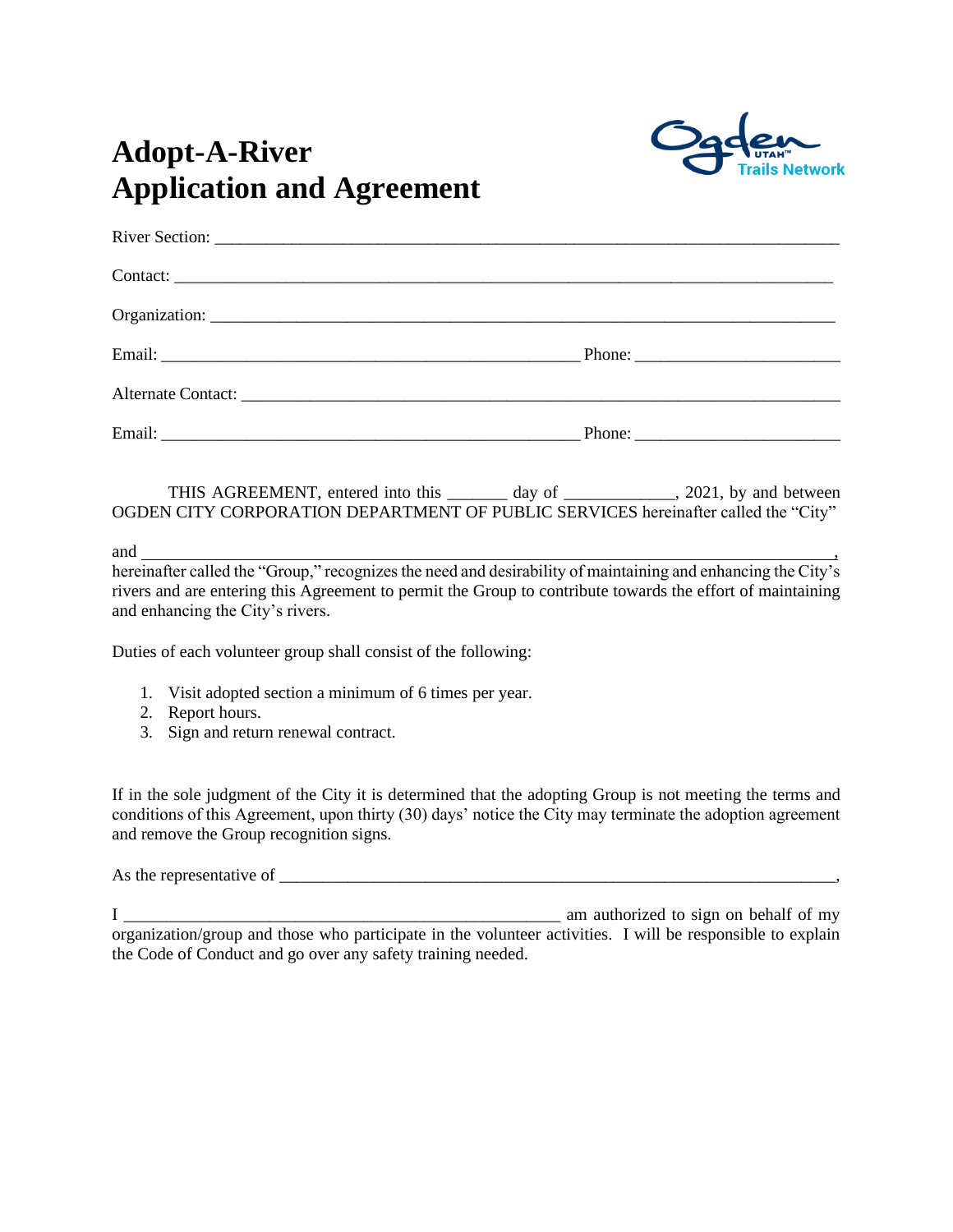#### **Volunteer Code of Conduct**

- As a volunteer we will perform only those assigned tasks that are within our physical capability and will not undertake any tasks that are beyond our physical capability or ability.
- As a volunteer we will not undertake to operate or use vehicles, equipment or tools that we are unfamiliar with or have not been trained to operate properly and safely and have not received specific authorization to use from my supervisor.
- As a volunteer we will strictly observe all safety rules and use care in the performance of my assigned tasks.
- As a volunteer we will treat everyone with respect, patience, integrity, courtesy, and dignity.
- While volunteering we will not use profanity, or make humiliating, ridiculing, threatening, or degrading statements.
- As representatives of the City, volunteers, like staff, are responsible for presenting a good image to Citizens and to our community. Volunteers shall dress appropriately for the conditions and performance of their duties.
- As a volunteer, we agree to maintain the same standards of confidentiality regarding our duties that is expected of the paid staff.
- We give permission to utilize any photographs taken of our group for publicity or training purposes.

I/we hereby release Ogden City, its elected officials, offices, employees and agents, from any and all liability or obligation arising from, or in connection with the undersigned's Volunteer activities with Ogden City.

We certify that we have read, understood, and will abide by all of the foregoing provisions of this Agreement.

Name of Group

Group Representative Signature

\_\_\_\_\_\_\_\_\_\_\_\_\_\_\_\_\_\_\_\_\_\_\_\_\_\_\_\_\_\_\_\_\_\_\_\_

\_\_\_\_\_\_\_\_\_\_\_\_\_\_\_\_\_\_\_\_\_\_\_\_\_\_\_\_\_\_\_\_\_\_\_\_

\_\_\_\_\_\_\_\_\_\_\_\_\_\_\_\_\_\_\_\_\_\_\_\_\_\_\_\_\_\_\_\_\_

Group Representative (Print)

OGDEN CITY CORPORATION, a Municipal Corporation

 $\overline{\phantom{a}}$  , where  $\overline{\phantom{a}}$  , where  $\overline{\phantom{a}}$  , where  $\overline{\phantom{a}}$  , where  $\overline{\phantom{a}}$ 

Monte Stewart Parks and Cemetery Manager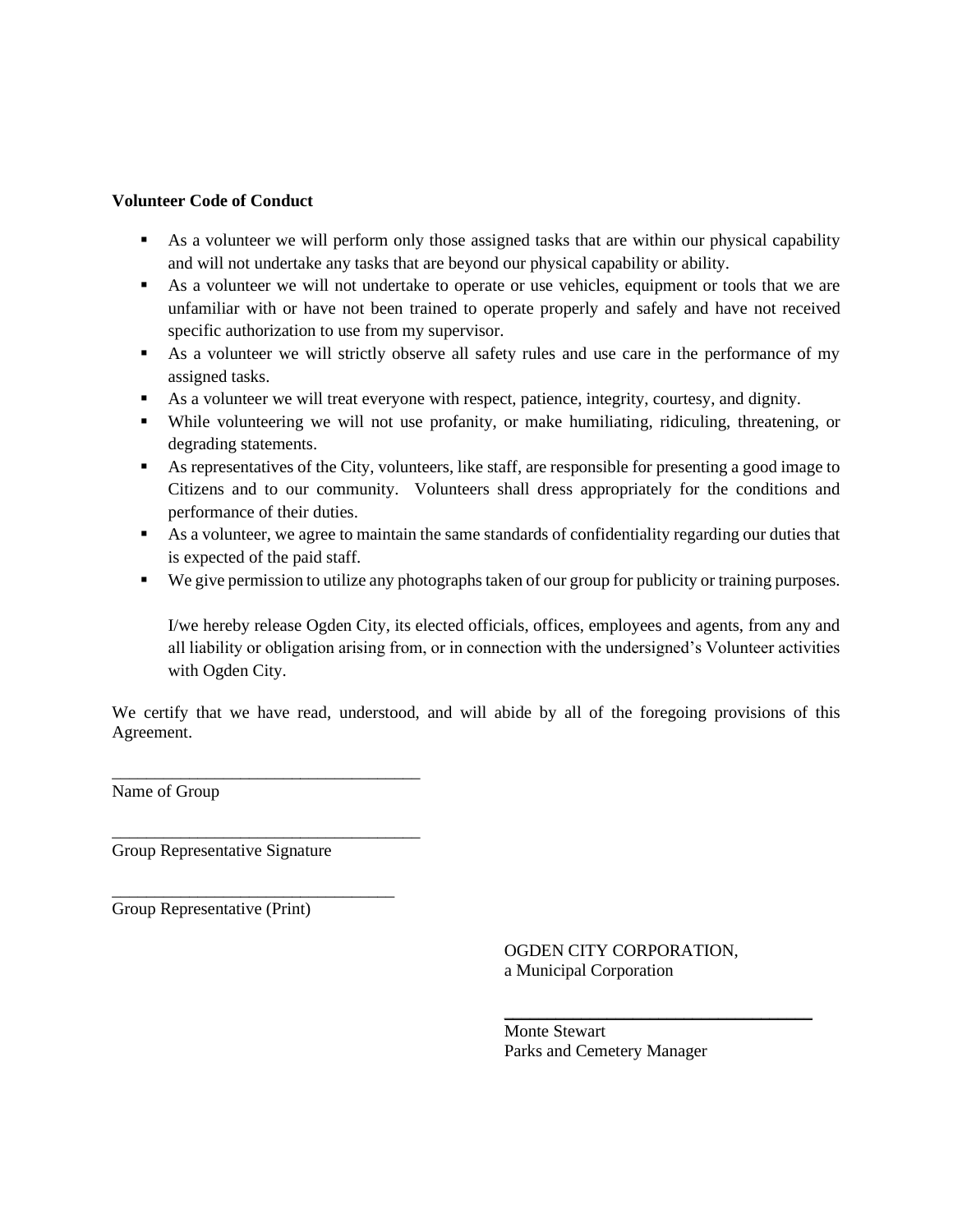## **Adopt-a-River Program Guidelines**



### **Overview**

The rivers of Ogden provide a wondrous and beautiful experience for all who explore them. However, to ensure the future of the rivers it requires the efforts of many to protect and preserve their unique ecosystem.

### **Adopt-a-River**

Taking on the stewardship of a river section is a privilege, and it is important that the adopter take the responsibilities of maintaining the river seriously. That is why we have prepared the following requirements so that you understand the value you can bring and responsibility you are taking on. You are not alone since we are here for guidance and assistance when faced with key or larger issues. But understand adopting a river puts you as the first line of protection of a very special and natural resource.

#### **Adopt-a-River Responsibilities**

- Complete and sign the Adopt-a-River renewal application, including waiver and release of liability.
- Commit to a minimum **of 6 visits** to work on your section of river for the year.
- Keep a record of volunteer hours to be returned to the Ogden City Volunteer Coordinator.
- **Spring Startup** Initial trip in spring before heavy traffic (Usually in April) or on Make-A-Difference Day in May
	- $\circ$  Clear any low branches or overgrown brush off the river before the heavy traffic season. NOTE: If fallen trees require the use of a chain saw or larger equipment, please contact your Ogden City.
	- o Pickup and dispose of any trash
	- o Clean all drainage
	- o Identify any major concerns (washouts, slides, fallen trees)
- **Inspect your river segment**
	- o Clear brush and remove trash
	- o Remove noxious weeds